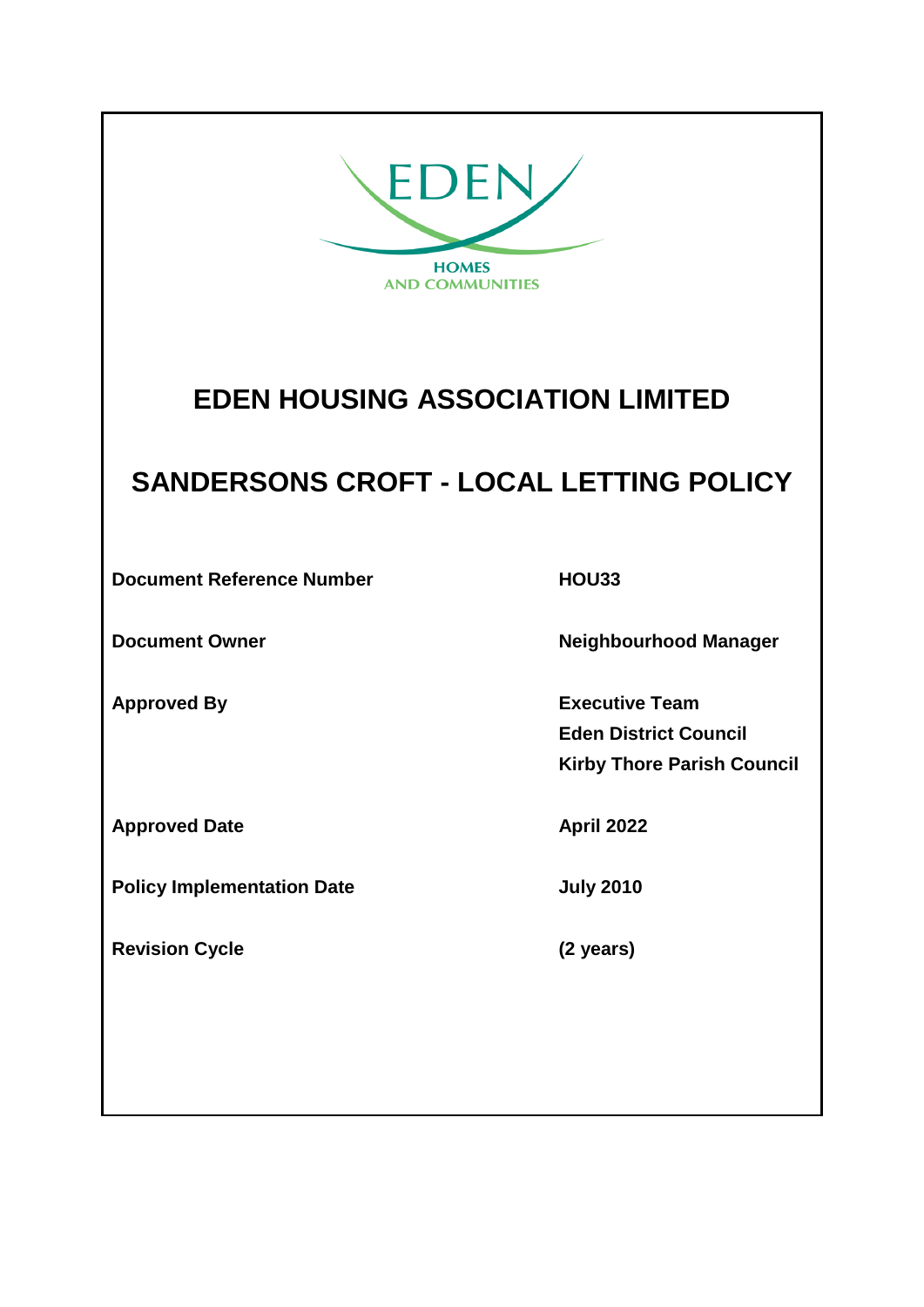#### **Introduction**

This document sets out a Local Letting Policy for use on Sandersons Croft as referred to in the Cumbria Choice Allocations Policy. The policy was implemented in July 2010, when we identified a limited demand for the properties, a high turnover and high recharge/void repair costs.

The aim of this Local Lettings Policy is to allow the communities living in the parish of Kirkby Thore to retain their links with the area, to help maintain sustainable communities.

The cost of buying a property in Kirkby Thore and surrounding areas is largely unachievable for residents living and working there. A proportion of Eden Housing Association properties on Sandersons Croft have been lost through Right to Buy. The estate comprised of 43 social rented 3-bedroom houses, the remaining 23 properties are privately owned.

Eden Housing Associations aim is to create sustainable communities by using a Local Lettings Policy, which gives priority to local people. We will ensure that there is a good mix of residents in terms of age, sex, household groups and economic status. Properties will be advertised on the Cumbria Choice website and adverts will state that a Local Lettings Policy applies. An Equality Impact Assessment is attached see Appendix 1.

#### **Aims of the Local Letting Policy**

Eden Housing Association's aim is to create sustainable communities by using a local lettings policy, which gives priority to local people. We will ensure there is a good mix of residents in terms of age, sex, household groups and economic status. Properties will be advertised on the Cumbria Choice website and adverts will state that a Local Lettings Policy applies.

The Cumbria Choice allocations policy will still be applied to all applicants who place a bid on a property, however, priority will be given if:

- The applicant currently lives in Kirkby Thore Parish.
- The applicant has previously lived in Kirkby Thore Parish for a period of at least *6 months*
- The applicant works or is securing permanent work in Kirkby Thore Parish.
- The applicant has immediate family member living in Kirkby Thore.

If there are no applicants that place a bid on an advertised property that satisfies the above criteria, the area may be widened to the parishes of Appleby, Asby, Bandleyside, Bolton, Crackenthorpe, Dufton, Long Marton, Newbiggin, Milburn, Murton and Temple Sowerby or any subsequent new parishes formed as a result of Local Government Reorganisation (LGR). If there are no applicants that satisfy the above criteria, the area may then be widened to Eden, and post LGR to the Westmorland & Furness area, and subsequently to the boundary of Cumbria if necessary.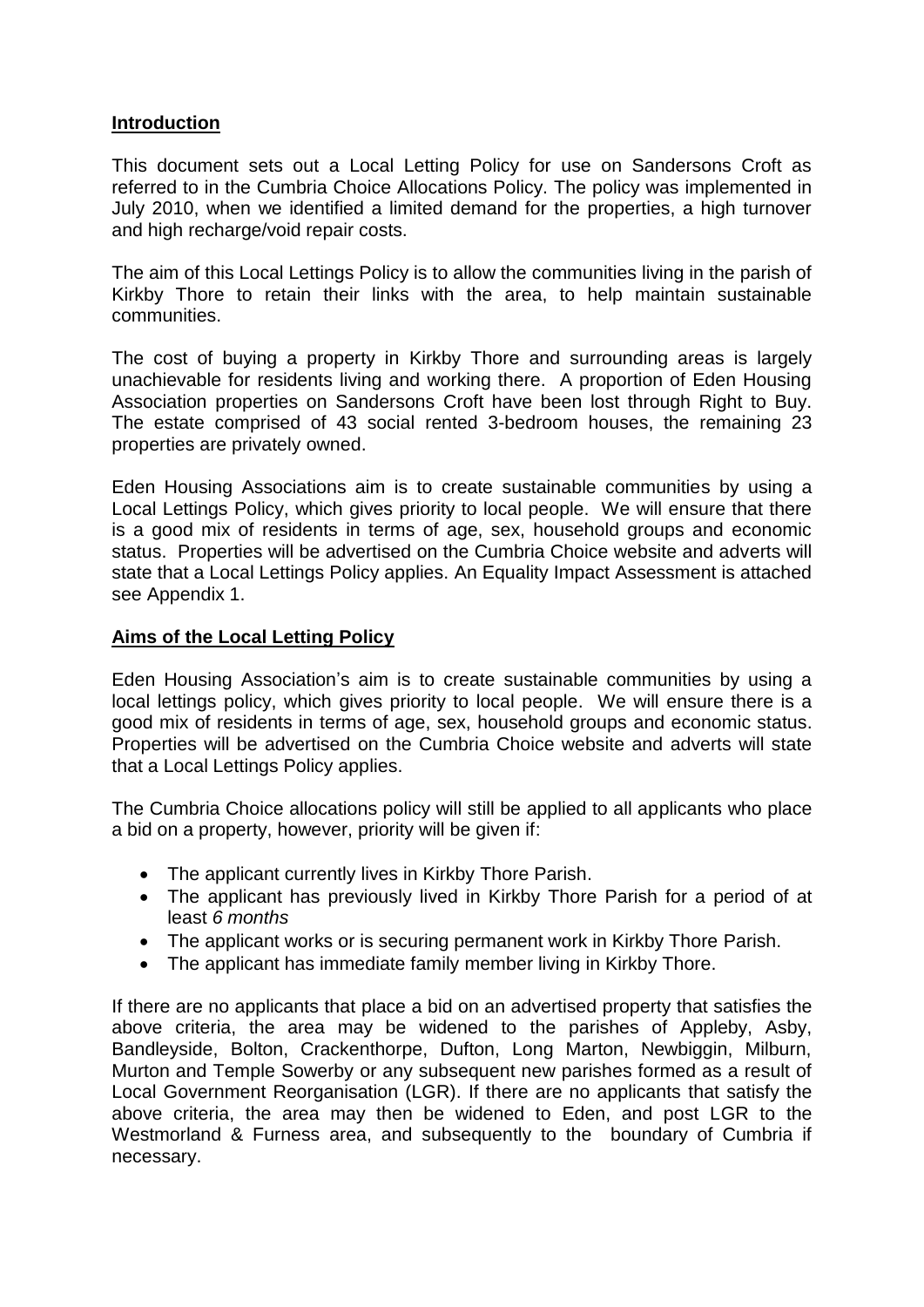In order to encourage local people to live on the estate, vacancies may be advertised locally to generate an interest in the properties. Properties may also be advertised for more than one bidding cycle on the Choice Based Lettings website.

In an attempt to offer local people housing in Kirkby Thore, a 3 Bed House may be under-occupied. If a property is to be under-occupied, advice will be given to applicants on how their Housing Benefit/Universal Credit may be affected by the 'bedroom tax' and applicants will be subject to an affordability assessment.

Preference will be given to persons with a local connection above all other applicants unless the following applies.

### **Armed Forces**

*The Localism Act 2011 amended the Housing Act 1996 in relation to the allocation of housing (Qualification Criteria for Armed Forces) (England) Regulations 2012.* 

*The regulations require that housing authorities do not use local connection (within the meaning of section 199 of the Housing Act 1996) as a criterion in deciding whether the following are not qualifying persons.* 

In addition to the above, the following persons will also receive priority;

- Persons who are serving in the regular forces or have done so in the five years preceding their application for an allocation of housing accommodation.
- Bereaved spouses or civil partners of those serving in the regular forces where their spouse or partner's death is attributable (wholly or partly) to their service and the bereaved spouse or civil partner's entitlement to reside in Ministry of Defence accommodation then ceases;
- Seriously injured, ill or disabled reservists (or former reservists) whose injury, illness or disability is attributable wholly or partly to their service.

### **Advertising**

In addition to advertising the property following the Cumbria Choice Allocation Policy guidelines covering Local Lettings Policies.

- The Clerk of Kirkby Thore Parish Council will be notified of property details on receipt of notice.
- Parish Clerks will be encouraged to advertise locally where possible and appropriate.

#### **Review**

The Local Lettings Policy and the impact of it will be reviewed every two years.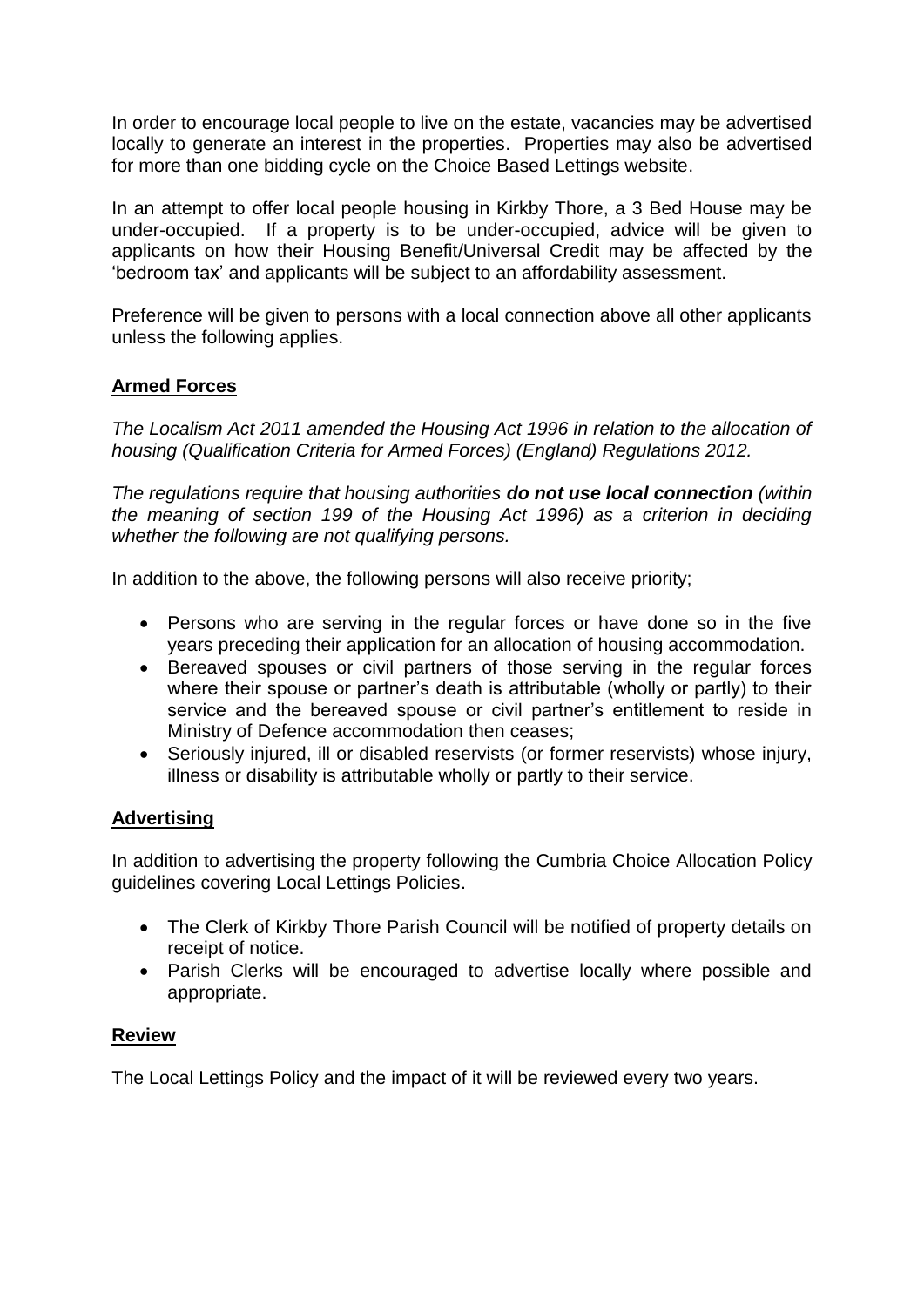Appendix 1

# **Equality Impact Assessment**

| Question                                                                                                                                   | <b>Response</b>                                                                                                                                                                     |  |  |
|--------------------------------------------------------------------------------------------------------------------------------------------|-------------------------------------------------------------------------------------------------------------------------------------------------------------------------------------|--|--|
| 1. Name of the<br>policy/practice/activity being<br>assessed                                                                               | <b>Sandersons Croft Local Letting Policy</b>                                                                                                                                        |  |  |
| 2. Summary of aims and objectives<br>of the policy/practice/activity                                                                       | The aim of the policy is to allow the<br>communities living in the parishes of<br>Kirkby Thore to retain their links with the<br>area, to help maintain sustainable<br>communities. |  |  |
| 3. What involvement, consultation,<br>engagement has taken place for<br>the policy/practice/activity<br>(e.g relevant groups/stakeholders) | Kirkby Thore Parish Council - February<br>2022<br>EDC (Louise Jeffery) – February 2022                                                                                              |  |  |
| 4. Who is affected by the<br>policy/practice/activity                                                                                      | People applying for rehousing in the<br><b>Kirkby Thore Area</b>                                                                                                                    |  |  |
| 5. What are the arrangements for<br>monitoring and reviewing the<br>impact of the<br>policy/practice/activity                              | On review cycle                                                                                                                                                                     |  |  |

| <b>Protected Group</b>                  | Is there a potential<br>for a positive or<br>negative impact | Explain and<br>provide<br>evidence/data<br>used | Action to address<br>the negative<br>impact |
|-----------------------------------------|--------------------------------------------------------------|-------------------------------------------------|---------------------------------------------|
| <b>Disability</b>                       | <b>NO</b>                                                    |                                                 |                                             |
| Gender<br>reassignment                  | <b>NO</b>                                                    |                                                 |                                             |
| <b>Marriage or civil</b><br>partnership | <b>NO</b>                                                    |                                                 |                                             |
| <b>Pregnancy or</b><br>maternity        | <b>NO</b>                                                    |                                                 |                                             |
| Race                                    | <b>NO</b>                                                    |                                                 |                                             |
| <b>Religion or belief</b>               | <b>NO</b>                                                    |                                                 |                                             |
| <b>Sexual</b><br>orientation            | <b>NO</b>                                                    |                                                 |                                             |